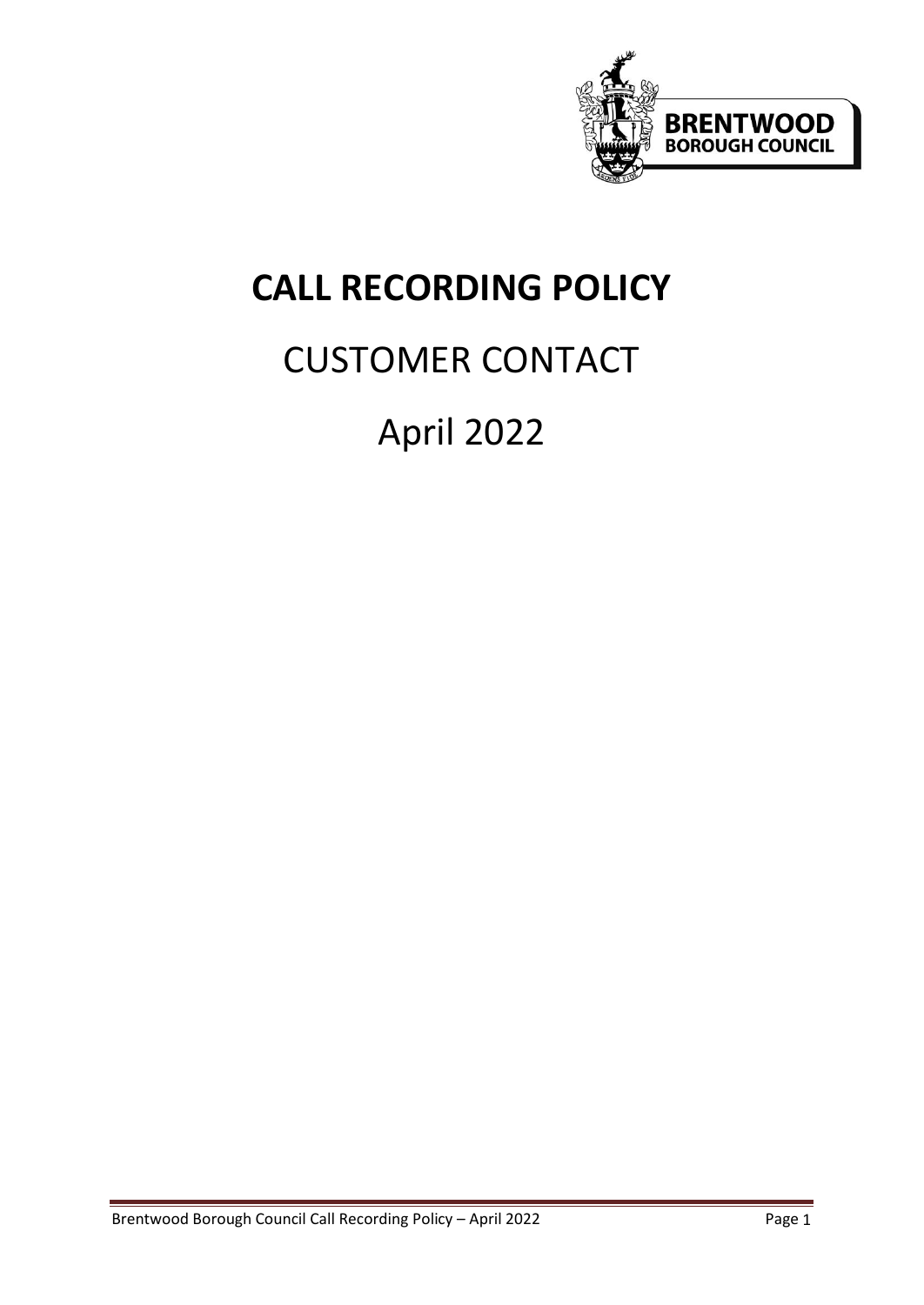

## **1. Introduction**

This policy outlines Brentwood Borough Council's call recording process. It applies to incoming and outgoing calls on telephone lines into the Council's Contact Centre.

## **2. Purpose**

The purpose of this policy is to ensure that our call recording processes and procedures are compliant with the Data Protection Act (DPA) / General Data Protection Regulations (GDPR) legislation, including retention periods and the reasons for recording.

#### **3. Use of call recording**

Call recordings will be used for the following purposes;

- Help identify staff training needs and help improve team performance
- Help protect Customer Contact staff from abusive or nuisance calls
- Assist in complaint/dispute resolution
- Assist in quality control to ensure accuracy of information provided
- Assist in monitoring Customer Contact processes
- Assist in customer demand analysis to measure and improve the quality of the customer experience

#### **4. Which calls will be recorded?**

This policy applies to all Contact Centre staff including those working from home. This includes;

- All incoming and outgoing calls made by the Customer Contact Centre
- Transfers (i.e when a caller is transferred by a Customer Contact Advisor, the duration of the call between Customer Contact Advisor and Brentwood Council Colleague is recorded but once the call has transferred, the recording terminates)

Call recording will stop when;

- A customer has been transferred to our automatic telephone payment line
- The Contact Centre Advisor terminates the call

#### **5. Storage of call recordings**

Calls will be recorded and stored within the Council's call recording system with restricted access and can only be accessed via an authorised Manager.